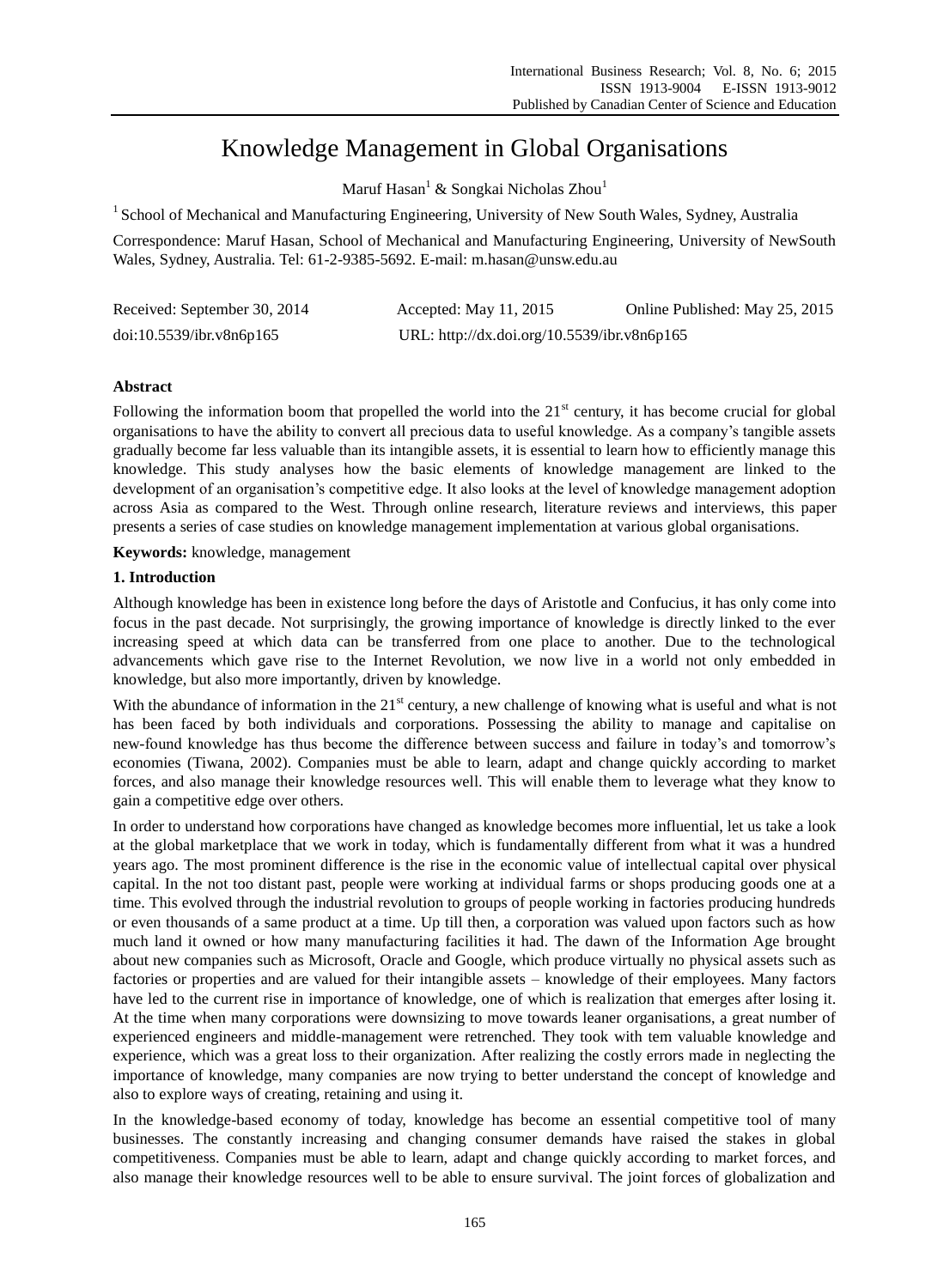technology is revolutionising the way companies conduct business and only by leveraging what they know will they gain a competitive edge over others.

In view of the growing importance of managing knowledge, this study will look into one of the most important management tools in use by executives today–Knowledge Management. The success of global organisations is increasingly dependent on their investment in efforts to efficiently acquire and manage knowledge. Henceforth, the problem of how to effectively implement knowledge management to achieve a competitive advantage arises. Knowledge management is a highly complex and wide concept that covers almost every aspect of an organisation. It can be referred to as a tool, a process, or even a discipline. It involves the cultivation of a learning culture within organisations where employees gather knowledge and share it with each other to achieve an improved level of performance in terms of cost savings, efficiency, and competitiveness (Pan & Scarborough, 1999). Companies will therefore need to first grasp the important concepts before deploying a strategy to transform into a knowledge company.

In the past few years, there has been a growing concern in considering knowledge as a significant organizational resource. With this increasing interest in organizational knowledge and knowledge management, researchers have begun in depth researches on KM. The current literature confirms that KM can be employed in any organization yet not many organizations have thorough and systematic KM programs in use. (Chourides et al., 2003).

Due to the growing attention knowledge management is receiving there are a lot of approaches, perspectives, methods and tools relevant to KM (Hendricks, 2001, (Allameh et al., 2011). In the business world, knowledge appears to be the most significant to sustain business than capital, labour or land (Alavi & Leidner, 1999; Al-Zegaier, 2012). However, it remained the most neglected asset until recent decades. Acknowledging the importance of knowledge, Peter Drucker (Drucker, 1988) argues that "compared to previous economic development periods, knowledge has become the primary factor in production in the current economy".

## *1.1 Objective*

The objective of this paper is to review the various knowledge management initiatives taking place in companies around the world, and study how managing knowledge helps develop an organisation's competitive edge. It also takes a brief look at the development of knowledge management in the most important region of the world today – Asia. Asia is home to the emerging markets and also boasts some of the fastest growing economies in the world. The analysis of awards given to companies based in Asia, as well as reports on Asian companies, will give an indication of the level of knowledge management adoption in this region. The three main objectives are:

- 1) Identify and understand the key concepts in knowledge management;
- 2) Review the various knowledge management initiatives in companies;
- 3) Determine the level of knowledge management adoption in Asia.

## *1.2 Methodology*

The paper follows a qualitative research approach. Qualitative research involves a deep understanding of human behavior and the reasons behind it. Leedy and Ormrod (2001) cite that qualitative research usually serves one or more of the following purposes:

- Reveals the nature of certain situations, settings, processes, relationships, systems or people;
- Enables researchers to gain insights into the nature of a particular phenomenon, develop new concepts or theories about the phenomenon, and discover the problems that exist;
- Allows researchers to test the validity of certain assumptions and theories in the context of the real world.

In the study, both empirical and non-empirical methods were employed. Firstly, the non-empirical approach, which was the literature survey, provided a brief outline of the main concepts in the area of knowledge management. Previous studies and literature were reviewed to provide the theoretical groundwork for effective case study. More detailed discussions of the topics in focus for this study were then explored, and that served as the foundation for the empirical research. After which, a series of case studies on knowledge management implementation at various global organisations were presented.

Sources which were used to accumulate theoretical knowledge of the subject include books, and online journals and articles. Keywords used in online search engines include: "knowledge", "knowledge management", "KM" and "successful km organisations". In addition, background information on companies were obtained from the respective company websites. Following that, the empirical research, which consist of a series of case studies, is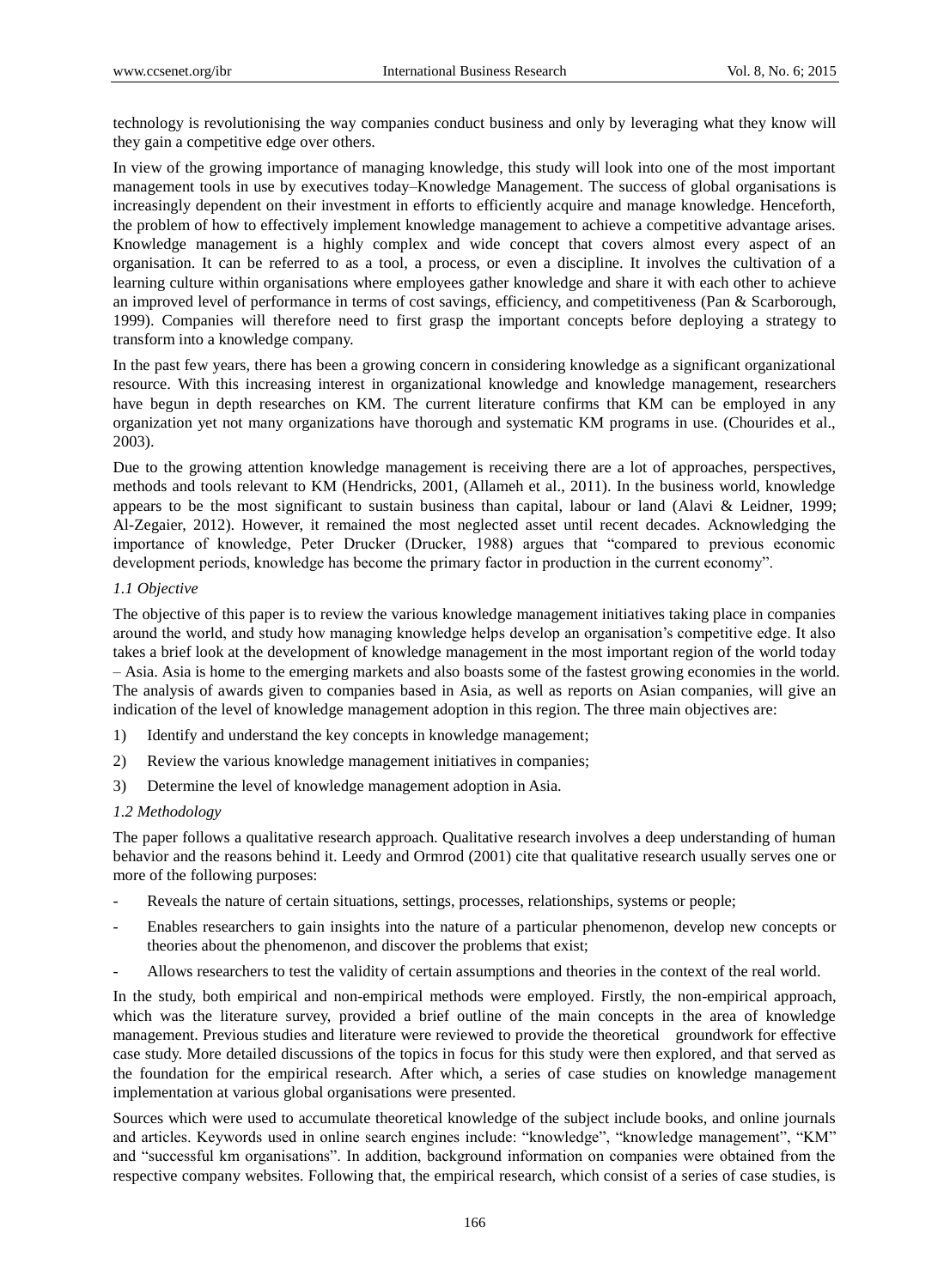presented. Case studies are generally qualitative and aim to provide a detailed description of a small number of cases (Mouton, 2001). In contrast to surveys, case studies are built upon intensive analysis of individuals or small groups within a specific context, instead of gathering data from a large sample size. For this study, the data collection method of choice was face-to-face and phone interviews. The interviews were conducted, drawing upon the knowledge and experience of representatives from each of the organisatios, whose work was directly or indirectly involved in the field of knowledge management. All companies were selected based on convenience sampling with over forty requests sent out. Out of the forty requests, employees from six companies agreed to be interviewed

# **2. Case Studies**

## *2.1 Case Study 1*

Company A is a measurement and instrument company that has close to 20,000 employees worldwide located in more than 100 countries. Its main business areas are life sciences and chemical analysis solutions, communications test equipment, as well as test and measurement products. The organisation does not have a company-wide knowledge management initiative in place. Each business unit has their own systems in place to share information but it is not identified under a common knowledge management umbrella.

The knowledge management project in its Singapore contact centre was started when it recognised the need to organise information effectively. Staff at the contact centre understand the importance of managing knowledge through an existing problem and knowledge management was identified as the ideal process to help plug the gap. Inputs from staff were held in high regard as they were involved in all stages in the process of building the system.

The contact centre's knowledge management project involves building a framework to define how information is being displayed. The main idea was to re-design their "web" such that it revolves around the end-user, so as to take away the chore of having to think about where certain information is located. As such, the end-product will be a one-stop webpage which contains everything that the user needs.

The benefits that the organisation hopes to achieve from implementing knowledge management are for agents to find information easily and quickly, resulting in shorter response times to customers–to achieve higher customer satisfaction. In a large organisation where both customers and tools are very complex, there is a tendency for information to be misplaced. To a new employee, it can be a daunting task to figure out where to go for specific information. Being able to get to this information promptly would definitely be in favour of the customer who is ultimately the main beneficiary of this knowledge management project.

This case is an example of a specific department within a large organisation implementing its own knowledge management project. The need to manage knowledge was strongly linked with the need to improve customer satisfaction. Although the department was not given any funding from its headquarters, it still managed to design a system using current resources. A noteworthy aspect is their practice of engaging employees in the design and building phases of the project. By getting employees to contribute, they will have a sense of being part of the whole project. This will lead to a better adoption rate as the system will be built upon the requirements of the users and not just the ideas of the team working on it.

## *2.2 Case Study 2*

Company B is a Singapore-based full service bank with more than 12,000 employees and over US\$100 billion in total assets. It has an international presence of branches and representative offices worldwide, in addition to branch networks in key Asian markets.

Company B does not have a formal company-wide knowledge management policy and there appears to be a lack of initiatives with only fragmented attempts to officially manage knowledge. They do however have a knowledge base that includes a resource centre, CRM system, contacts database and an intranet with search portal. This knowledge base was created in 2000 together with its Central Communications department which facilitated its implementation. Product officers submit a write-up of procedures and product information to be included in the knowledge base to the Central Communications Department, which will vet the information before putting it up for other staff to access.

Accuracy of information in the knowledge base is of high importance as it affects the level of service provided to customers, which is one of the main business goals of the company to retain customers. Weekly updates are thus performed by the Central Communications department to keep the information stored current. Access to this knowledge base is limited to an employee's nature of work, with customer information and trends restricted to certain users. There are tools embedded in the system to limit access to restricted data by employees' network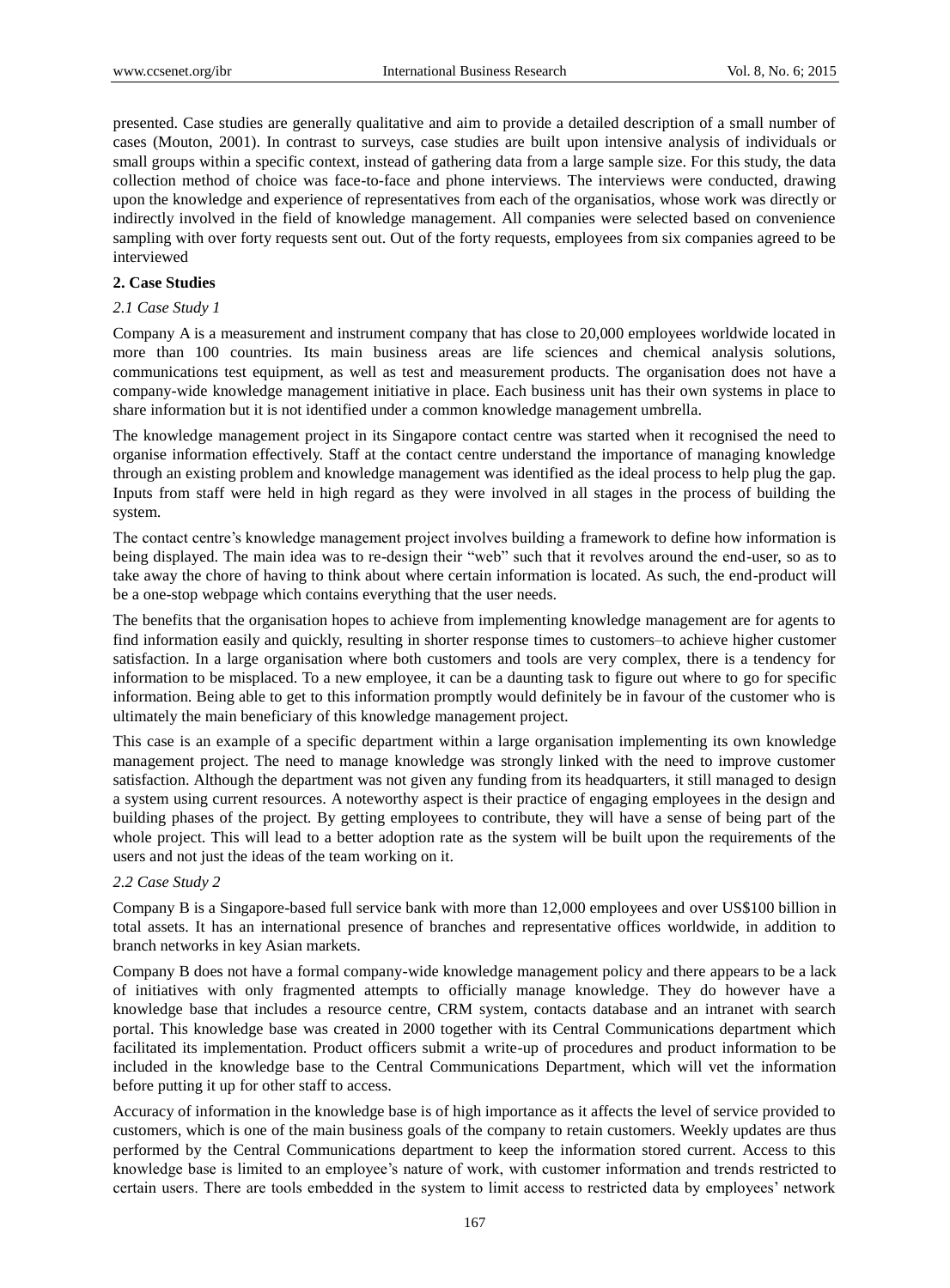## ID.

A significant barrier to its widespread use is the large number of restricted sites which hinders the transfer of knowledge to employees. Certain individuals who contribute to the knowledge base also make it available only to their own departments and this prevents others from gaining access. Such actions are probably due to the risk of valuable corporate knowledge falling into the wrong hands. There are negative effects though as they become barriers to the free flow of knowledge transfer.

A reason for the lack of knowledge management initiatives at Company B could be due to the history of the company, as the bank was mainly a local business that went global only in the last eight to ten years. Furthermore, banking systems of the past were not very technologically driven and for a long time, the need to manage knowledge was not obvious. As the banking industry gets more competitive and Company B's overseas operations grow bigger, there will be a greater need for knowledge management to transfer best practices from each branch of operation to the other so as to build a competitive advantage. However, due to the confidentiality of the business, there is definitely the need of striking a balance of "who needs what", before knowledge management can be successfully implemented.

## *2.3 Case Study 3*

Company C is the one of the largest IT companies in the world, with US\$100 billion in annual revenue. It is headquartered in the US and employs around 150,000 staff in more than 170 countries around the world.

The company has invested heavily in techniques and tools to promote a culture to share knowledge. Initiatives include basic knowledge-based repositories as well as open cubicles in the office to create a relaxed, open culture for increased human interaction and knowledge sharing. As expected, it has a broad and deep knowledge management program. The fundamentals are based on the fact that success in knowledge management will come from people, processes and technology.

Company C holds an annual technology conference where commendable articles from their knowledge repository are selected by a panel of judges to be showcased. This encourages employees to submit articles on technology-related stuff as they stand to gain an all-expense-paid trip to the conference as well as recognition for their contribution. During performance appraisal exercises, employees' contribution in terms of the number of quality articles submitted is also analysed as there is a yearly preset quota to reach. This not only shows their willingness to share knowledge but also their level of technical competency.

In 2003, a global knowledge management measurement program was established to evaluate the state of collaboration and status of knowledge management activities. Measuring business processes is essential to ensure that it can be managed effectively. Measurements will show whether the initiatives are accomplishing what they were set out to achieve in the first place. Through measurements and analysis, Company C hoped to see if knowledge management is making an impact on business growth, cost reduction, and also improving customer relations.

As a global and pioneer IT company with embedded technology that are knowledge management enablers, Company C saw the need to manage knowledge much earlier that other companies and this also made it easier for them to implement knowledge management at an early stage. The extent of knowledge management adoption at Company C is very deep as evident from their measurement and rewards programs in place, on top of the usual knowledge management initiatives. This goes to show that they have gone far beyond just implementing knowledge management but have reached the stage where they are interested in the evaluation of its success.

# *2.4 Case Study 4*

Company D is a global software giant with over 70,000 employees in more than a hundred countries. It started adopting knowledge management practices when it found that it grew too big to be without it. Now, Company D not only embraces knowledge management by deeply incorporating it into the company's strategy, it also develops and provides knowledge management solutions for other companies.

The company deploys an array of in-house developed knowledge management tools that all employees use to perform their job. This allows them to make their staff believe in their own products before selling it to others. As compared to other companies, Company D has this advantage of already possessing cutting-edge technology and can thus easily push through initiatives. When this advantage is added to their staff's positive sharing culture, the end result is highly effective and successful knowledge management initiatives.

In 1995, Company D set out to map the knowledge of system developers. The aim was to effectively match employees' skills to specific work teams and jobs. This necessity led to the launch of a project to build an online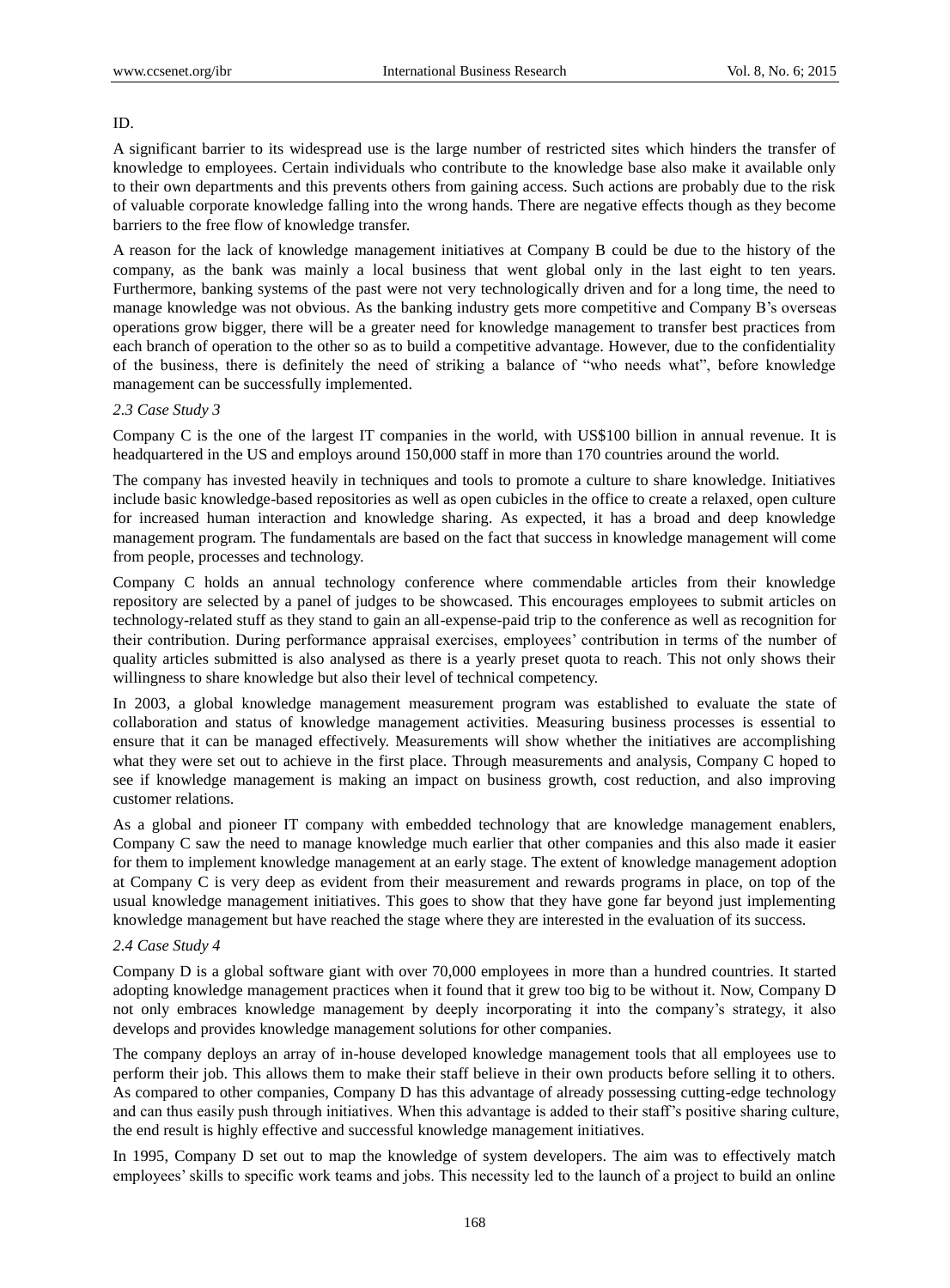knowledge map that can be accessed throughout the company. Its focus was on competencies required to stay on the forefront of the industry.

To begin with, employees were evaluated on their level of competency. With staff competency levels categorised, the next step required managers to rate each job in terms of the number of knowledge competencies required to perform it. In addition, a worker's exhibition of his knowledge level in a current job will also be evaluated. This serves as a conversation opportunity as everyone involved would meet to sort out their different opinions about the employee's competencies. This aims to enable future project managers to be able to search an online system of staff knowledge levels and identify the most suitable candidates to work on an upcoming project.

The program initiative to create a knowledge map is evidence that it strongly values knowledge and supports its exchange. Not only does the initiative succeed in making knowledge easier to locate, the immense benefit that it brings to the company goes far beyond the actual ability of the map itself. The creation of the knowledge map also emphases the ideology that corporate knowledge belongs to the organisation as a whole and not to the individual.

#### *2.5 Case Study 5*

Company E is a Japanese-based engineering company that manufactures conveyor and robot palletising systems. Since its founding, the company has expanded globally by setting up subsidiaries in Singapore, China, Malaysia, the US, and Europe.

One of Company E's strategic business goals is to further enhance the technical capabilities of their engineers and sales staff through knowledge management so as to raise their overall competency levels. This not only increases the company's competitive advantage but also helps to differentiate themselves from their competitors. The competency level of its engineers is a critical success factor and sharing experiences is one of the most effective ways to enhance the knowledge and skills of employees, and increase awareness amongst the staff. Company E constantly strives to identify and capture knowledge that is essential for the daily work activities of engineers and distributes the knowledge for reuse.

Company E has a corporate university which is at the core of their knowledge management activities. The university provides professional training programs that are tailored to employees' job scopes and also in line with company objectives. Based on the experiences accumulated by the senior engineers, sales staff and managers of the company, it constantly looks for knowledge and experiences which can be shared and formalised into training programs. As the corporate university is part of the company's organization chart, the knowledge management initiatives are formally sustained and implemented.

Knowledge management at Company E is still in its infancy stages as it was only implemented in 2006. However, management clearly understands the importance of knowledge management to the long term success of the company. The initiatives that it has implemented or are in the pipeline appear to be quite substantial for an organisation of its size.

#### *2.6 Case Study 6*

Company F is one of the Big Four accounting firms, employing about 140,000 people in over 100 countries. Its main business areas include audit and assurance, tax, and advisory and consulting.

Its knowledge management system is a company-wide intranet that connects the entire global organisation of partners and employees. It acts as the central communication and knowledge sharing tool for all, which makes it an integral part of the firm's structure. The multi-dimensional design of the system supports communication, continuous learning and virtual office strategies.

It functions as a central source of information to audit professionals and gives the latest audit news updates. It also provides information about company policies, client engagements as well as technological updates. Information captured on the system includes client specific data, past client engagements, standard procedures for each job, methodology, corporate governance, accounting/audit and financial reporting standards, and technological updates. Upon recruitment, audit staff are trained in the use of the system as it will eventually become part of their day-to-day workflow as it is in use all the time.

This is a fine example of a knowledge management system that is fully integrated into the workflow of employees. It is not surprising, that they have an effective knowledge management system in place, as Company F has global operations and their clients operate globally. Hence, they have to build a strong culture of knowledge sharing to "get the job done". It is proven from the fact that an employee is trained in the use of the system right from the beginning of his journey with the firm and is fully engaged with the system throughout the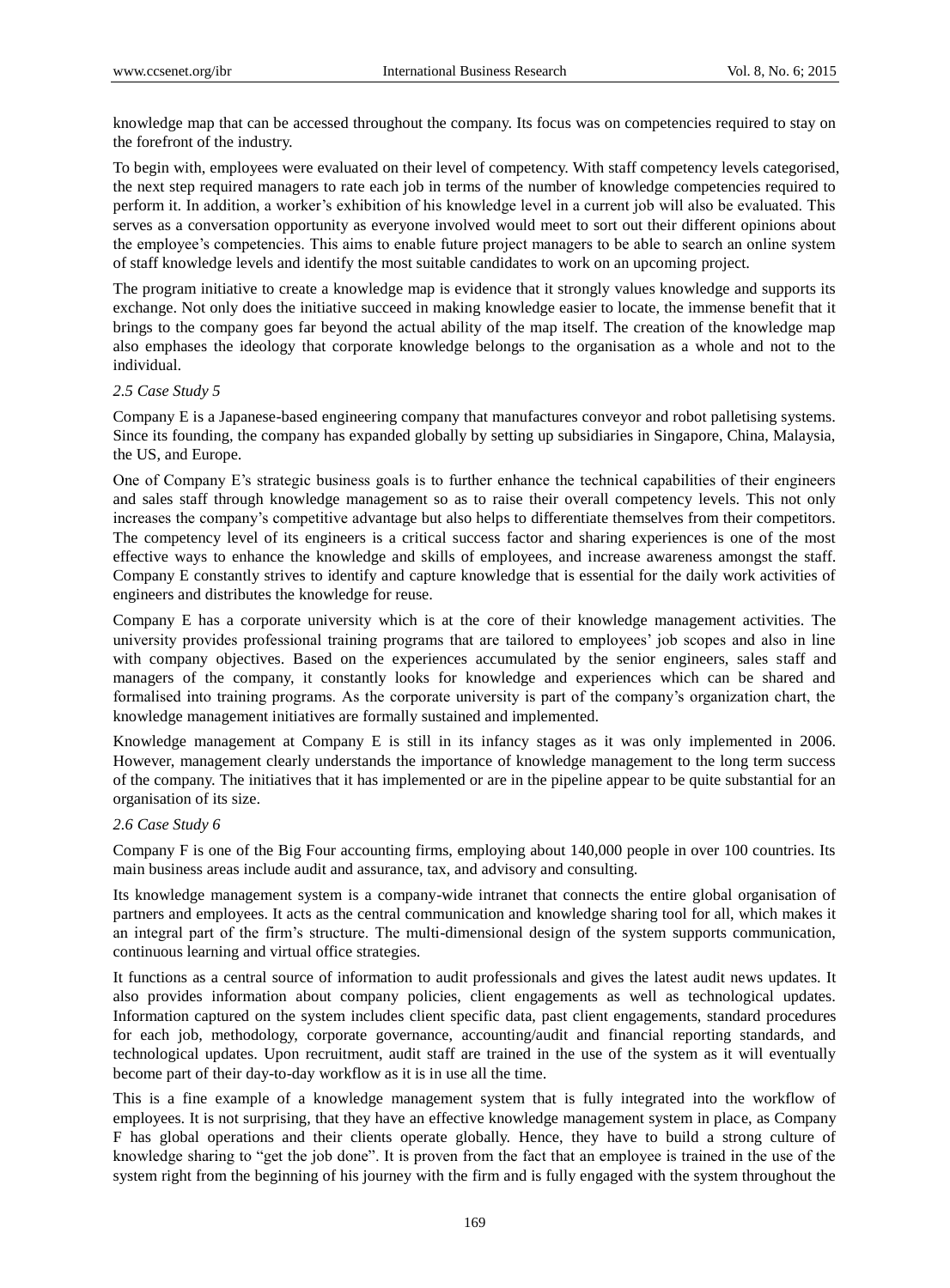course of his work.

During training sessions, staff are briefed about the importance of possessing an insight of client knowledge before performing an audit. Auditors are encouraged to familiarise themselves with client background information and audit procedures from the client database in the knowledge management system. An audit team is briefed before an audit during a "kick-off" meeting by the team manager and senior auditors. Knowledge about the client is then shared with everyone in the team, with the seniors transferring valuable knowledge to junior auditors. Spreading of knowledge helps in the audit engagement process and because of the way the firm is structured, knowledge is never kept from one employee to the other. Through client engagements, knowledge is also captured by employees who upload it into the knowledge management system for verification and storage. This information is then used in future engagements with the client by new teams.

## **3. Findings and Conclusion**

The case studies show a varying level of knowledge management adoption amongst the various companies.

Companies like 3, 4, and 6 all well ahead of their peers in the field of knowledge management. On the other hand, Company 1 and 5 are just starting out their first knowledge management projects while Company 2 does not even have a recognized initiative. One reason for the difference might be due to the availability of resources for investment in knowledge management initiatives, while another reason might be because of the varying importance of knowledge to these organisations. Companies like 3, 4 and 6 are knowledge intensive companies where their people are their most important asset and knowledge is the product which they sell. Company 3 and 4 are also technological firms which rose to prominence during the start of the Information Age and they naturally understand the value of knowledge management.

In addition, their in-house expertise in IT technologies also gives them the advantage in implementing knowledge management. After this, the second group of companies are the engineering/manufacturing companies like 1 and 5. Although they are not as knowledge intensive as the previous group, knowledge is still a very important asset of them. These companies hold many other vital physical assets such as manufacturing facilities and equipment. Other financial institutions like banks and brokerages have made little headway in knowledge management of. A possible reason for them not fully embracing knowledge management, is the fact that they hold a lot of proprietary knowledge which cannot be shared and so, initiatives that promote the transfer of knowledge are not suitable.

From the case studies, it can also be gathered that most companies implement knowledge management as a way to improve customer service. Amongst the entire list of benefits that firms hope to achieve from managing knowledge, the most prominent one is the focus on customer satisfaction. As evident in almost all the case studies, knowledge management tools in many companies allow employees quicker access to information. More importantly, most knowledge transfer tools used by companies aim to deliver the right information at the right time and this is geared towards faster customer responses.

In both financial and human aspects, resource is the key factor that drives knowledge management initiatives. As a known fact, a significant amount of investment is required for any management initiative. From the hardware systems used to support knowledge repositories to the knowledge tools used for the transfer of knowledge, all these represent added costs to an organisation's bottom line. Large organisations such as MNCs and government agencies have an edge over SMEs in the sense that they have enviable resources to invest in their knowledge management efforts. Companies that have made significant strides in knowledge management such as Company 4 and 6 have enviable financial resources to invest in their knowledge management efforts. Even in the event of a business downturn, they are still able to pump in considerable investments into knowledge management initiatives and emerge even more competitive when business picks up. Compare this to smaller companies like Company 5 that will probably have to shelve their knowledge management plans during a recession in order to cut costs, and it is obvious why the annual Global MAKE awards are mostly (if not totally) bestowed upon large corporations.

However, SMEs can still implement knowledge management with almost no resources. They can make significant progress by having a clear strategy and detailed plan on how they intend to go about managing their own knowledge. Even without much allocated resources, SMEs can engage the participation of all staff, who will be eventual users of the system, to contribute in the development of the project. These user inputs are crucial in amplify the needs that require the knowledge management system to adhere to. This ensures a high adoption and also success rate as the knowledge system built would have developed from the needs of the users instead of being solely based on the objectives set by management.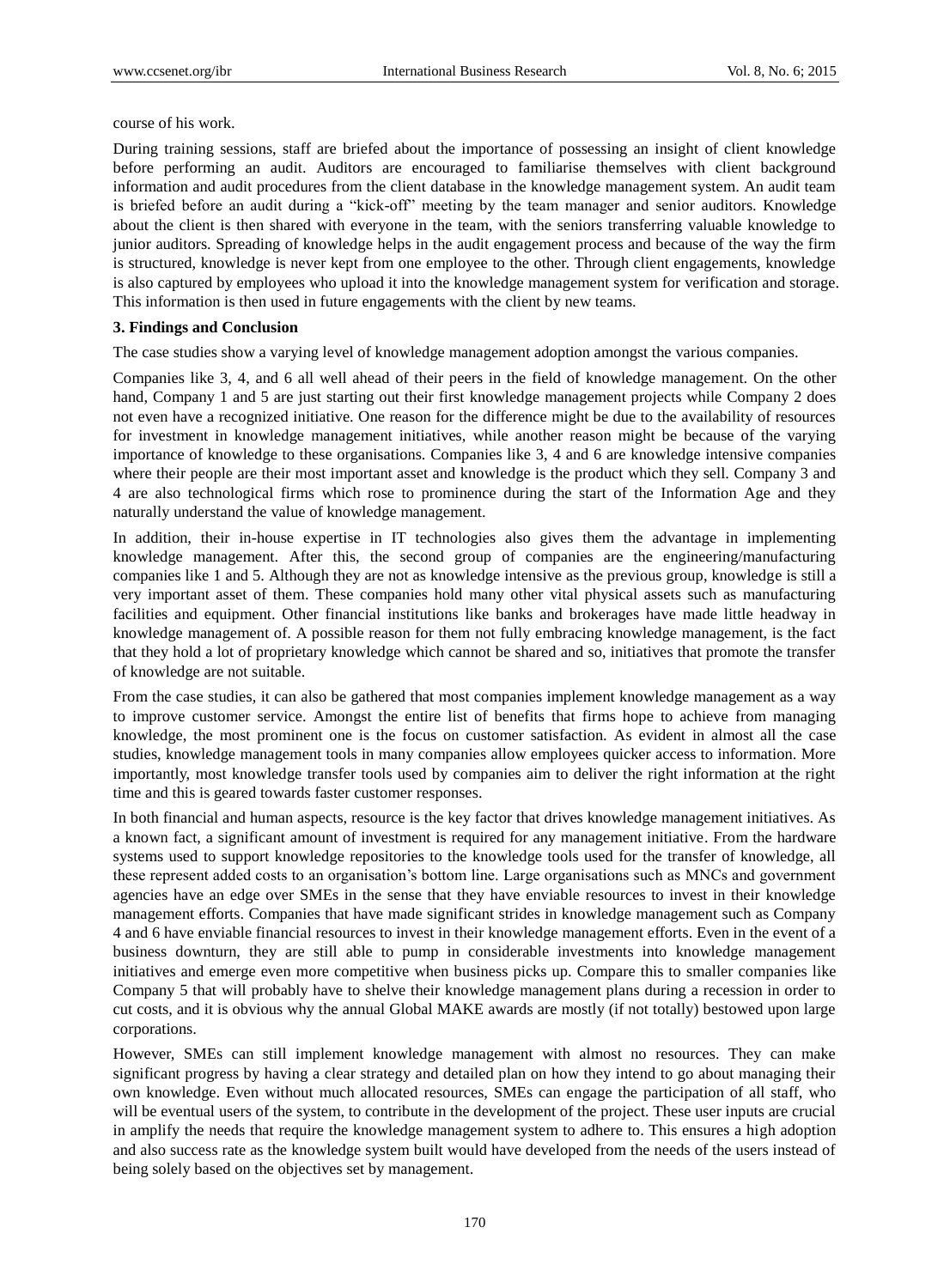As such, there is also no general knowledge management solution that can be applied across the board for all companies. Based on their individual needs and means, each company or even each business unit has to adopt their own knowledge management initiatives that best suits their organisation.

Another challenge facing successful knowledge management implementation is motivating people to share knowledge. This might be a cultural or personal barrier that has to be overcome through the cultivation of an organizational knowledge sharing culture. It is observed in almost all the case studies, that most employees at successful knowledge sharing companies are motivated to share because they want to benefit from others' sharing too. In Company 1 and 5 sharing is part and parcel of every client management. Employees at Company 3 create and share knowledge to gain recognition and also to hope to win a free trip to attend an annual conference.

User inputs during the development phase of any knowledge management initiative is crucial in ensuring its success. User inputs were essential in Company 6's knowledge audit process. It enabled them to assess their knowledge management initiatives and further develop them through identifying and fixing existing problems. Company 3's management gathers input from staff through its worldwide employee survey to implement changes to their knowledge management systems. Similarly at Company 4, staff feedback on the knowledge tools that they use every day and this enables management to ensure that the tools are effective. Company 3's customers also use their knowledge management system, and are encourages to provide feedback through customer satisfaction surveys.

A trend that is observed from the case studies is the approach that companies take towards knowledge management implementation. Most of the larger corporations with diversified businesses like Company 1, 3 and 4 tend to have knowledge management initiative at a division or even department level. Each division has its own needs. A central knowledge management department at corporate level will look into the various projects going on around the company and provide assistance or promote the successful projects for adoption at other divisions. In fact in Company 1, knowledge management actually began as projects from the individual business units as a bottom-up approach. For smaller companies like 5, knowledge management is adopted with a top-down approach. This is because individual departments are too small and do not have the resources to implement their own knowledge management initiatives. Due to the smaller revenue generated, even country-level subsidiaries do not have the funding to implement their own projects. As such, headquarters has to pull resources together to develop a common knowledge management initiative for the various subsidiaries to adopt for their own use. On the other hand a company like 6 is a large organization whose few consolidated business units have very similar needs with respect to managing knowledge. Their approach to knowledge management would be similar to the small organisations' top-down approach, whereby the central knowledge management department develops and pushes through initiatives company-wide. Therefore, there is no general knowledge management solution that can be applied across the board for all companies. Based on their individual needs, each company or even each business unit has to adopt their own knowledge management initiatives that best suits their organization.

Knowledge management has been a well-established management concept in the West for quite a while but it has only emerged in Asia not too long ago. However, due to the cultural differences, the context in Western and Asian organisations is different. Culture defines what knowledge is and also characterises the relationship between individual and corporate knowledge. It designates the social settings where knowledge is shared and outlines the processes for creating, organising and disseminating knowledge.

In Asian subsidiaries of Western companies that were interviewed, local employees have adapted to the culture and practices of their parent companies. As such, they are more open to sharing what they know with others and participate in knowledge-sharing activities. The adoption level of knowledge management in these local subsidiaries would thus be similar to their parent companies. In contrast, Asian-bred companies have a reluctance to share, as sharing of knowledge might reduce the competitive edge of an individual. This might be a barrier to knowledge management efforts that promote sharing and would result in a low adoption rate in these companies.

The turning point for Asia could be the 1997 Asian economic crisis, which forced companies in the region to take a step back to review their business and organisational strategies. After that fateful year, Asian companies began to realise that they have to change their practices to better position themselves for competition in the new knowledge economy. As such, the idea of knowledge management and the benefits that it could bring was suddenly looked upon with renewed interest. The annual Global MAKE study shows that knowledge management is gaining momentum in countries across this region, with a 20% increase in the number of Asian finalists and a 30% increase in the number of winners of the annual Global MAKE award from 1998 to 2006.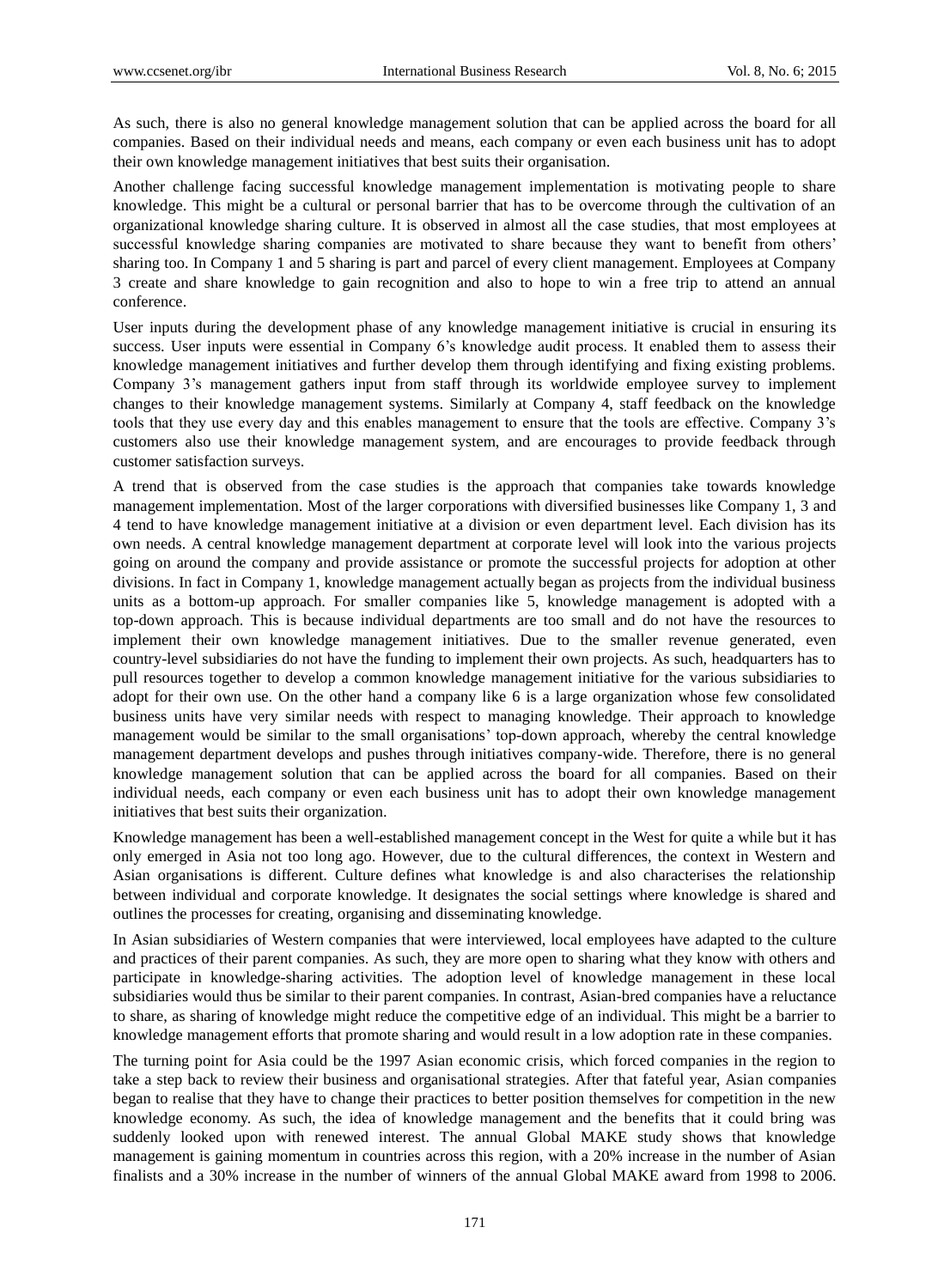The greater representation by Asian firms in this award can definitely be attributed to the increased adoption level in the region.

Nevertheless, Western (North America, EU and Global) companies still hold a majority based on the percentage (70%) of their winners of the Global MAKE award 2006. From this, Asia still lags behind Western countries in terms of the general adoption level of knowledge management. Despite this, there are a few notable firms leading the way in Asia such as Toyota, Honda Motor, Sony, Samsung Group and Tata Group. Hopefully, they will lead the drive to promote knowledge management in Asia.

Judging from the number of articles posted as well as books written on the subject, interest in knowledge management peaked just around the turn of the century. After which, there seemed to be a decline in the level of knowledge management activity. One reason might be the shift of focus to other management tools due to the length of time it takes to realize the gains of knowledge management. Many short-sighted management executives would rather turn to cost cutting measures to improve their bottom line rather than continue their investment in knowledge management efforts that will ensure the future sustainability of their companies.

Nonetheless, the 2007 report by Bain & Co. on Management Tools and Trends shows that knowledge management had moved into the top ten most used tools in 2006. It is thus evident that knowledge management is making a recent comeback as the global economy evolves into a knowledge-based one. The future looks bright for knowledge management as it would definitely be the way to go for years to come. As companies start to realise that the ability to successfully manage knowledge is fast becoming a crucial way to compete, they will look to knowledge management to boost their competitive advantage. Indeed, it will exist at the core of most organisations in the knowledge-based economy of the future.

#### **Acknowledgement**

This is an extended version of a paper presented at the ICIT (International Conference on ISO and TQM) in Kuala Lumpur, Malaysia.

#### **References**

- Ai-Zegaier, H. B. (2012). Mobile knowledge portals: A new way of accessing corporate knowledge. *American Academic & Scholarly Research Journal, 4,* 1-7.
- Alavi, M., & Leidner, D. E. (1999). *Knowledge management systems: Issues, challenges, and benefits.*
- Allameh, S. M., Zare, S. M., & Davoodi, S. M. R. (2011). Examining the impact of KM enablers on knowledge management processes. *Procedia Computer Science, 3*, 1211-1223. http://dx.doi.org/10.1016/j.procs.2010.12.196
- Bellinger, G. (2004). *Knowledge management—Emerging perspectives.* Retrieved 27 October, 2007 from http://www.systems-thinking.org/kmgmt/kmgmt.htm
- Chourides, P., Longbottom, D., & Murphy, W. (2003). Excellence in knowledge management: An empirical study to identify critical factors and performance measures. *Measuring Business Excellence, 7*, 29-45.
- Davenport, T. H., & Prusak, L. (2000). *Working knowledge*. Boston: Harvard Business School Press. http://dx.doi.org/10.1108/13683040310477977
- Davenport, T. H., & Volpel, S. C. (2001). The rise of knowledge towards attention management. *Journal of Knowledge Management, 5*(3). http://dx.doi.org/10.1108/13673270110400816
- Drucker, P. F. (1998). The coming of the new organisation. *Harvard Business Review on Knowledge Management*. NY: Harvard Business School Press.
- Haghi, G. (2004). *Measuring knowledge management at HP services consulting & integration*. Proceedings of I-KNOW'04.
- Harvard Business Review. (1998). *Harvard Business Review on Knowledge Management*. Harvard Business School Press.
- Hay, D. C. (1999). *About knowledge management.* Retrieved 27 October, 2007 from http://www.essentialstrategies.com/publications/knowledge/introknowledge.htm
- Hendriks, P. H. J. (2001). Many rivers to cross: from ICT to knowledge management systems. *Journal of Information Technology, 16*, 57-72. http://dx.doi.org/10.1080/02683960110054799
- Leedy, P. D., & Ormrod, J. E. (2001). *Practical research: Planning and design* (7th ed.). Upper Saddle River, NJ: Merrill Prentice Hall.